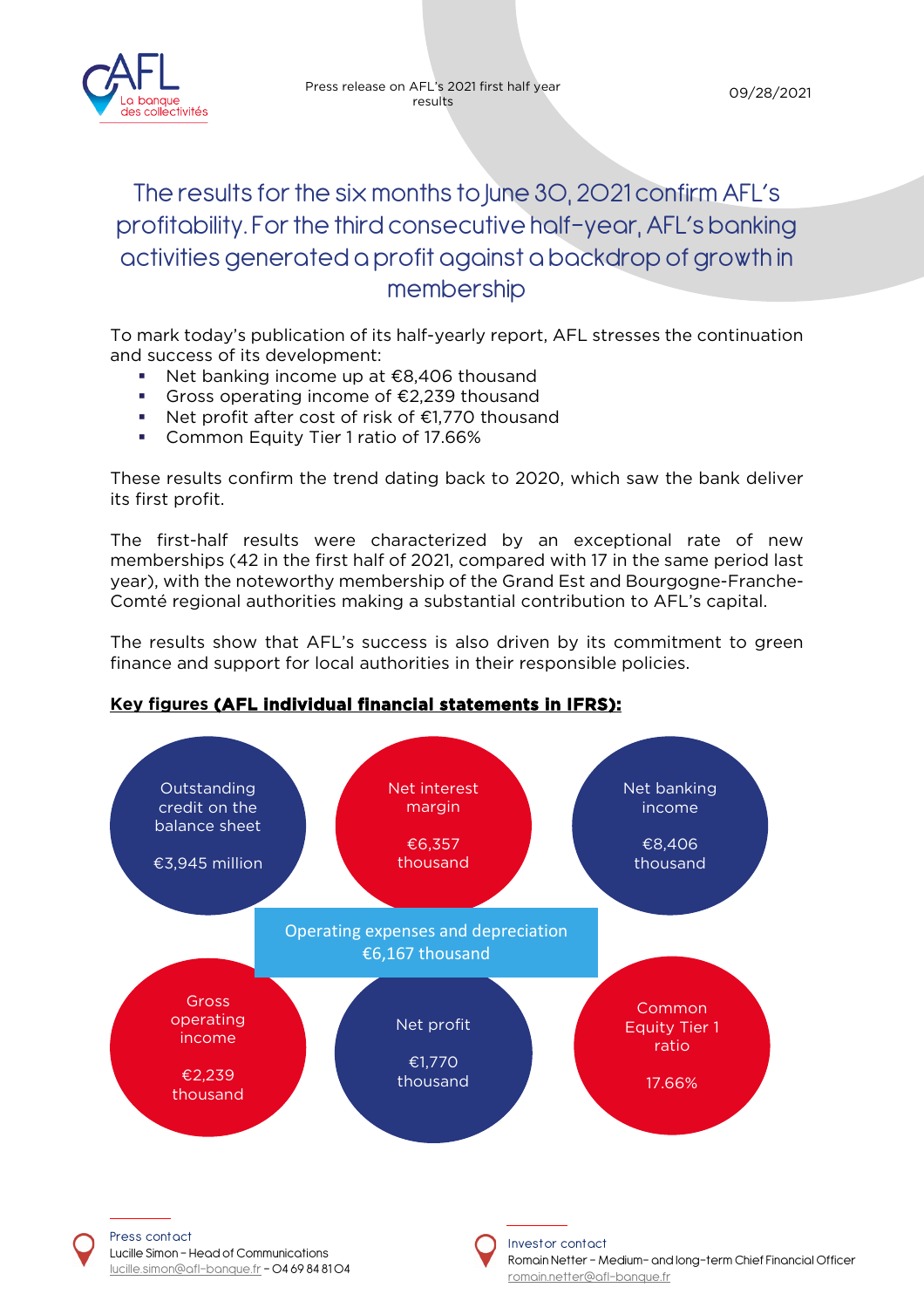

#### **As of June 30, 2021, AFL, which is now in its seventh year of operations, had exceeded the goals of its 2017-2021 strategic plan on three levels:**

- The total amount of capital pledged was €233 million, compared with a target of €200 million by 31 December 2021;
- Outstanding loans totaled nearly  $€4$  billion, the level targeted for December 31, 2021 in the strategic plan, bearing in mind that most loan production will be focused on the second half in 2021;
- Gross operating income was positive for the third consecutive half-year at €2,239 thousand, and net profit for the second consecutive half-year at €1,770 thousand.

#### **Two new capital increases were made during the first half of 2021:**

- 42 new local authorities of all categories (i.e. nearly three times more than over the same period last year) have joined AFL Group. Spanning the entire country, they include 2 regional authorities, 7 joint municipal authorities and 1 territorial public entity, and bring the total number of shareholder members to 453 as of June 30, 2021. The membership of the Grand Est and Bourgogne-Franche-Comté regional authorities in the first half contributed significantly to the growth of capital pledged.
- As of June 30, 2021, AFL's paid-up capital, which was up 26% year-on-year and 13% compared with December 31, 2020, amounted to €190.5 million, and that of its parent company, AFL-ST, to €199.7 million.

AFL's attractiveness is undisputable: as of June 30, 2021, 45% of the French population resided in one of the local communities belonging to AFL, whose total outstanding debt accounts for nearly 20% of the outstanding debt of all French local authorities combined<sup>[1](#page-1-0)</sup>.



<span id="page-1-0"></span><sup>1</sup> Source: Observatoire des finances et de la gestion publique locales (OFGL); outstanding debt of member local authorities/total outstanding debt of French local authorities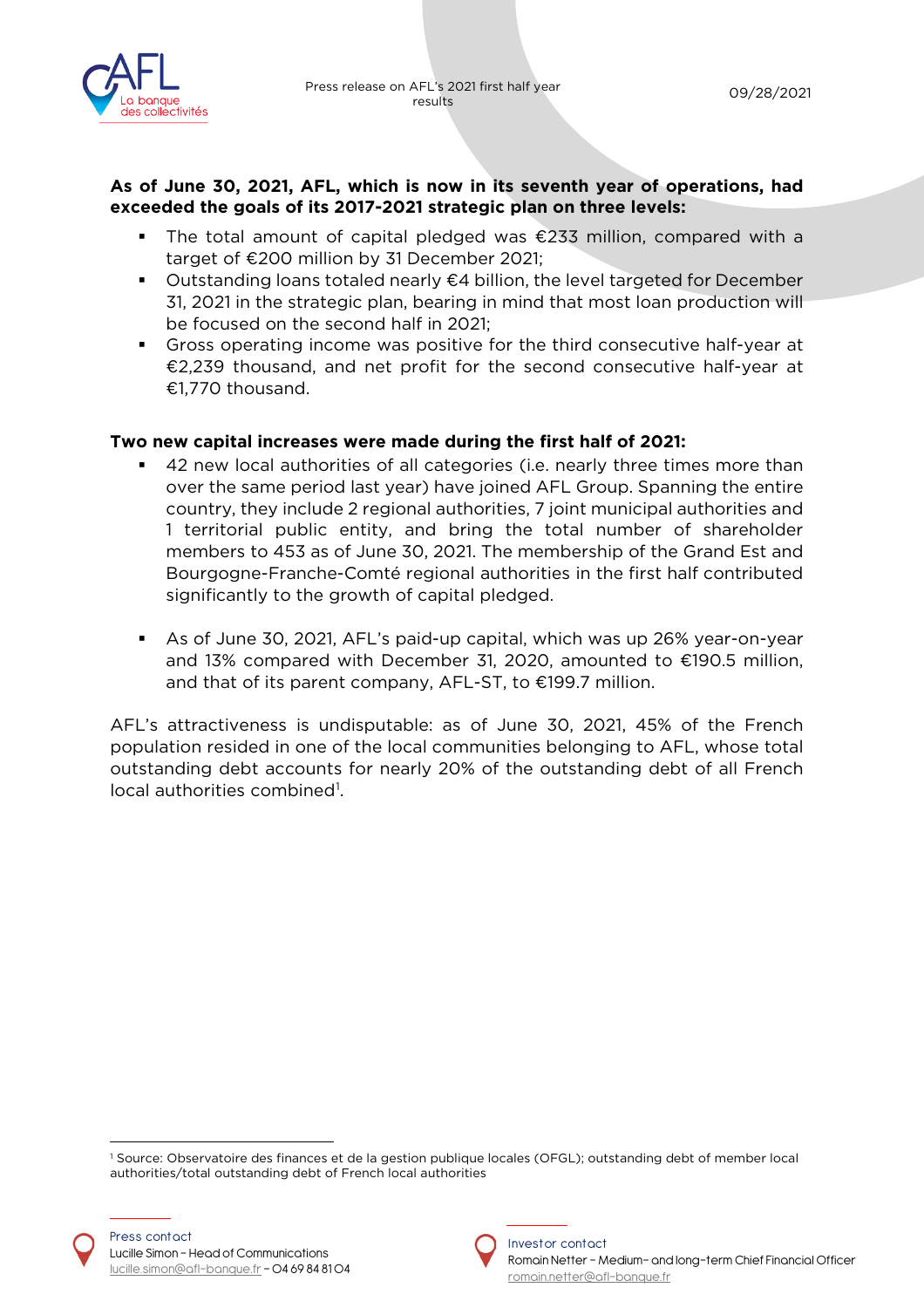

| Figures in $\epsilon$ thousands     | <b>Number</b> | Committed<br>capital | Paid-up | Voting rights |
|-------------------------------------|---------------|----------------------|---------|---------------|
| Region                              | 5             | 49,422               | 24,634  | 12.34%        |
| Department                          | 11            | 33,903               | 30,071  | 15.06%        |
| Municipality                        | 338           | 51,708               | 49,287  | 24.68%        |
| FEPCI (groupings of municipalities) | 99            | 98.283               | 95.693  | 47.92%        |
| including Metropolitan areas        | 12            | 68,315               | 68,315  | 34.21%        |
| Territorial public entities         | B             | 6,077                | 4.807   | 241%          |
| Urbon communities                   | .5            | 3.546                | 3.494   | 175%          |
| Suburbon communities                | 23            | 7.842                | 7.083   | 3.55%         |
| Municipality communities            | 40            | 1.606                | 1.448   | O73%          |
| Joint municipal authorities         | 13            | 10.896               | 10,546  | 528%          |
| <b>TOTAL</b>                        | 453           | 233.316              | 199.685 | 100%          |

## Member local authorities of AFL Group by category at June 30, [2](#page-2-0)021<sup>2</sup>

### **Broadening of the shareholder base**

The General Meetings of AFL on May 6, 2021 and AFL-ST on May 27, 2021 amended the two companies' Articles of Association to include in the scope of the new local authorities eligible to join AFL Group all entities authorized by law, namely local authorities, groupings thereof and local public entities, in accordance with Article L. 1611-3-2 of the French General Local Authorities Code resulting from the law of December 27, 2019.

It will be up to the Board of Directors of AFL-ST to define the terms, conditions and timetable for the gradual entry of new categories of members, without having to refer the matter to the Annual General Meeting of Shareholders to make successive amendments to the Articles of Association.

### **Production of credits**

During the first half of 2021, in an environment marked by the end of the health crisis and a gradual resumption of economic activity, the amount of medium- and long-term loans granted by AFL continued to grow to €289 million, compared with €248 million during the first half of 2020:

- In addition to medium- and long-term loans, €118 million in cash lines were granted;
- AFL's cumulative medium- and long-term loan production amounts to €4,643 million since the start of its operations in 2015;
- As of June 30, 2021, outstanding loans on the balance sheet amounted to €3,945 million.



<span id="page-2-0"></span><sup>&</sup>lt;sup>2</sup> For the purposes of this classification, French Polynesia is classified as a region and Saint-Pierre and Miquelon as a department.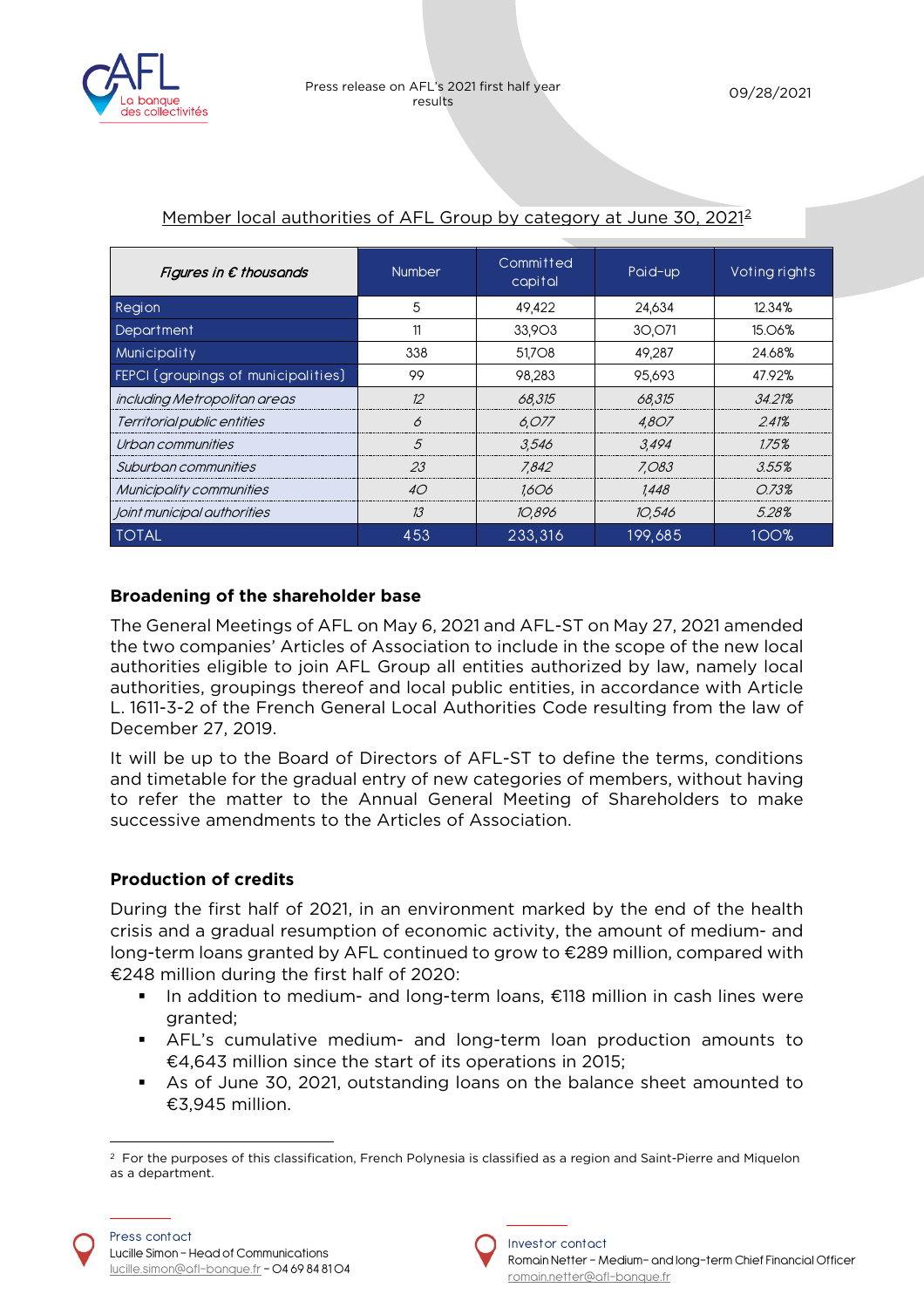

#### **Corporate social responsibility**

On July 22, 2021, AFL issued its first annual disclosure report on the allocation and impact of the funds raised in its July 2020 sustainable bond issue. The report indicates that 61% of the funds were allocated to investment expenditure aimed at developing access to essential and basic social services, 8% to the energy and ecological transition and 31% to sustainable infrastructure, community development and regional cohesion.

### **Survey of the financial health of local authorities**

In June 2021, AFL published the second edition of its survey of the financial health of local authorities. It looks at change in financial ratings between 2014 and 2020, and incorporates the impact of the health crisis on local authorities' individual financial positions. The 2021 survey concludes that local authorities are financially sound and resilient, although with significant disparities, after a decade marked by institutional developments and the reduction in central government aid, in addition to the health crisis.

#### **AFL continued its bond issues during the period, raising €956 million on the bond market**

- On January 14, 2021, AFL completed a new €500 million benchmark issue with a 10-year maturity on excellent terms. The new benchmark issue, the seventh since AFL was founded, was a great success, with demand totaling more than €2.2 billion from nearly 90 investors. The securities were placed with a margin of 31 basis points above the French government bond curve (*Obligations Assimilables du Trésor* – OAT).
- The issue was topped up on June 18, 2021 by a further €250 million at 23 basis points above the OAT curve, bringing the total amount issued to €750 million.
- Lastly, several private placements were made during the first half of 2021: a USD100 million private placement with a 2-year maturity, two private placements of AUD50 million with a 10.5-year maturity and AUD110 million with a 15-year maturity, and a private placement of €20 million with a 10.5 year maturity.

In total, as of June 30, 2021, AFL had raised €956 million, representing 64% of its borrowing program for 2021, with resources whose characteristics combine good balance sheet backing with competitive terms. The weighted average spread of issues made during the first half was 26.5 basis points vs the OAT curve on a weighted average maturity of 9.7 years, an improvement on the spread of 27.6 basis points on a weighted average maturity of 7.5 years in the first half of 2020.

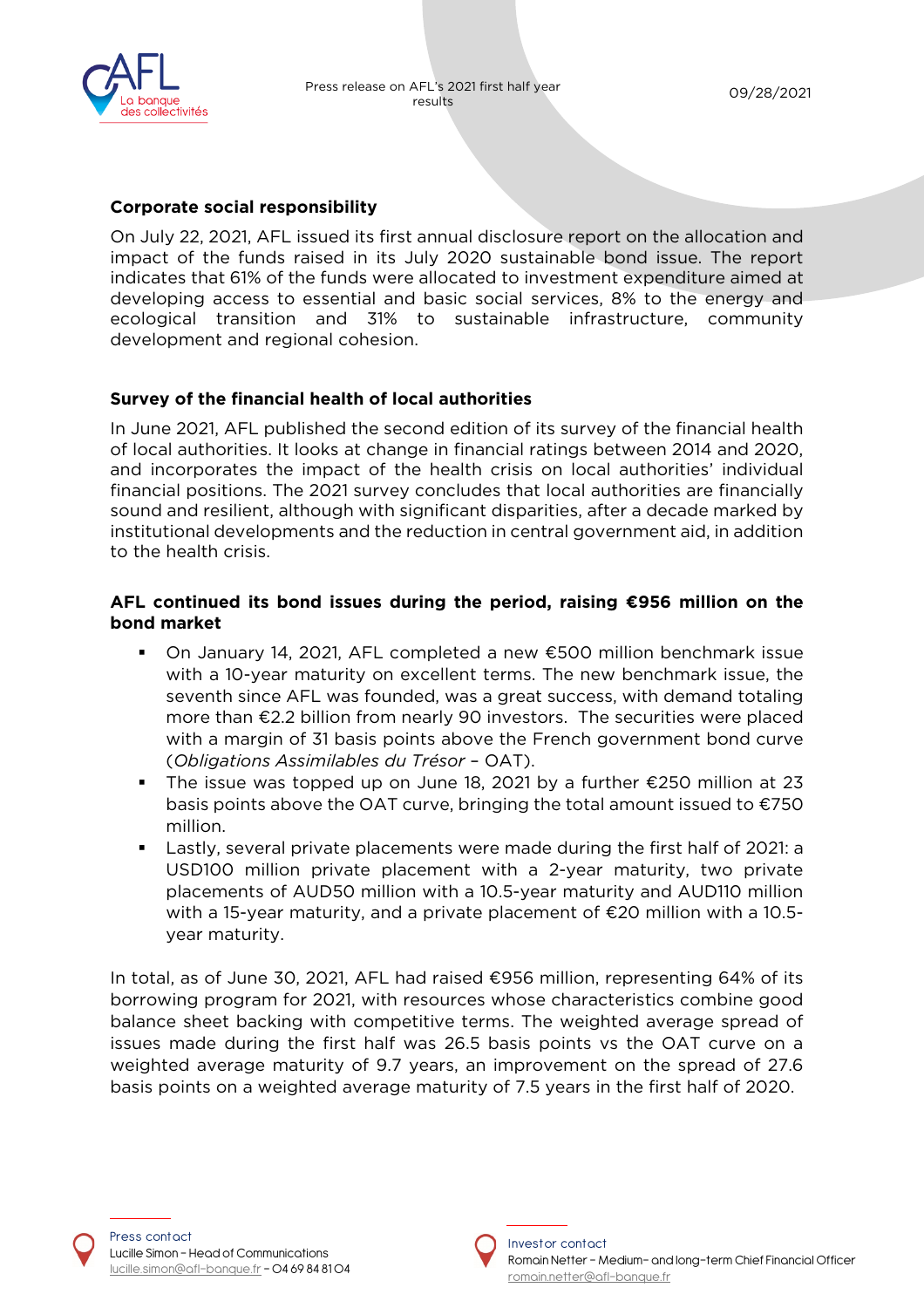

#### During the first half of the year, AFL's ratings were confirmed at Aa3 by Moody's and AA- by Standard & Poor's:

|                          | Moody's    | Standard &<br>Poor's |
|--------------------------|------------|----------------------|
| Long-term rating         | Aa3        | $AA-$                |
| Outlook                  | Stable     | Stable               |
| Short-term rating        | $P-1$      | $A-1+$               |
| Last Credit Opinion Date | 06/27/2021 | 05/21/2021           |

At June 30, 2021, AFL's credit ratings were as follows:

AFL's very high ratings from both Moody's and Standard & Poor's enables it to pursue its mission to provide local shareholders with loans in the best possible conditions.

#### The soundness of AFL's financial structure is underscored by the equity ratios, on a consolidated basis:

- Solvency ratio: 17.66%.
- Leverage ratio (CRR 2), calculated using the methodology applicable to public development banks: 7.09%.
- Bank leverage ratio (CRR): 2.62%.

AFL Group has a robust financial structure, with IFRS equity capital amounting to €182.9 million as of June 30, 2021, compared with €160 million as of December 31, 2020. In view of the quality of the Group's exposures, the Basel III capital adequacy ratio based on the standard method (Common Equity Tier 1) was 17.66%, compared with 15.13% as of December 31, 2020. This substantial improvement in the capital adequacy ratio, the result of the two capital increases carried out in the first half, is nevertheless expected to weaken in the second half with the expected increase in loan production.

As of June 30, 2021, the consolidated leverage ratio, calculated in accordance with the methodology applicable to public development banks, was 7.09%, compared with 8.63% as of December 31, 2020. The reduction is attributable to a significant increase in the liquidity reserve linked to the pre-financing from the first half of 2021, in accordance with AFL's liquidity policy, of a  $\epsilon$ 750 million bond falling due on March 20, 2022. The bank leverage ratio was 2.62% as of June 30, 2021, compared with 2.83% as of December 31, 2020.

In addition to its sound capitalization, AFL enjoys a very comfortable liquidity position of €2,316 million, allowing it to continue its operations for more than 12 months without having to call on the capital markets or the TRiCP system, for which AFL is eligible. As of June 30, 2021, the LCR was 812%, compared with 525% as of December 31, 2020, and the NSFR was 210%, compared with 183% as of December 31, 2020.

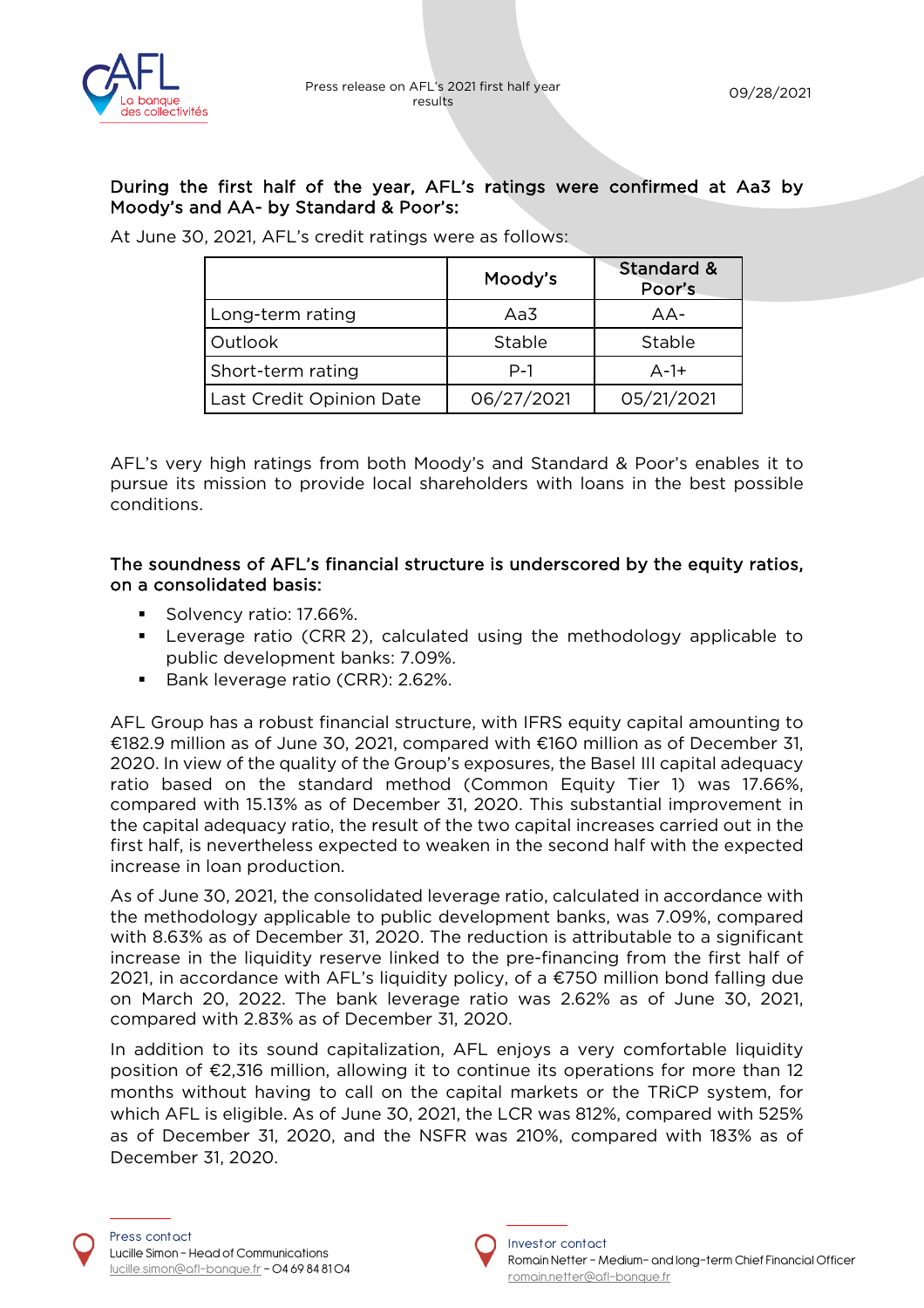

#### **AFL Group outlook**

Since the onset of the Covid-19 crisis, the essential role played by the concerted action of central banks, national governments and the European Union has enabled the rapid restoration of confidence among economic agents, the normal functioning of markets and the recovery of economic activity with strong growth rates in the first half of 2021.

Against this backdrop, AFL has been able to maintain the pace of its development under good conditions, and above all to allow for the regular arrival of new local authority shareholders, as AFL Group's main objective continues to be to attract new local authorities and, since 2020, all groupings of local authorities and local public entities, as members.

In its seventh year of activity, AFL, a public development bank dedicated to French local authorities, remains fully committed to its role as a key player in financing these authorities, regardless of changes in the environment and economic conditions, since it is based on a tried and tested business model.

In this environment, the size and structure of AFL's balance sheet is expected to continue to grow rapidly, assuming the continuation of a rate of new memberships similar to that observed in the past, which should result in an additional capital increase by the end of 2021, a swift increase in loan production, particularly in the year's closing months, and, if necessary, a few calls on the market, predominantly in the form of private placements.

#### **Significant events since the balance sheet date**

On September 27, 2021, the AFL-ST Board of Directors initiated a 30th capital increase in a total nominal amount of €6,192,600, which would allow 25 new communities to become members, bringing the total number of members to 478. At the same time, AFL opened its 30th capital increase in a total nominal amount of €5,800,000.

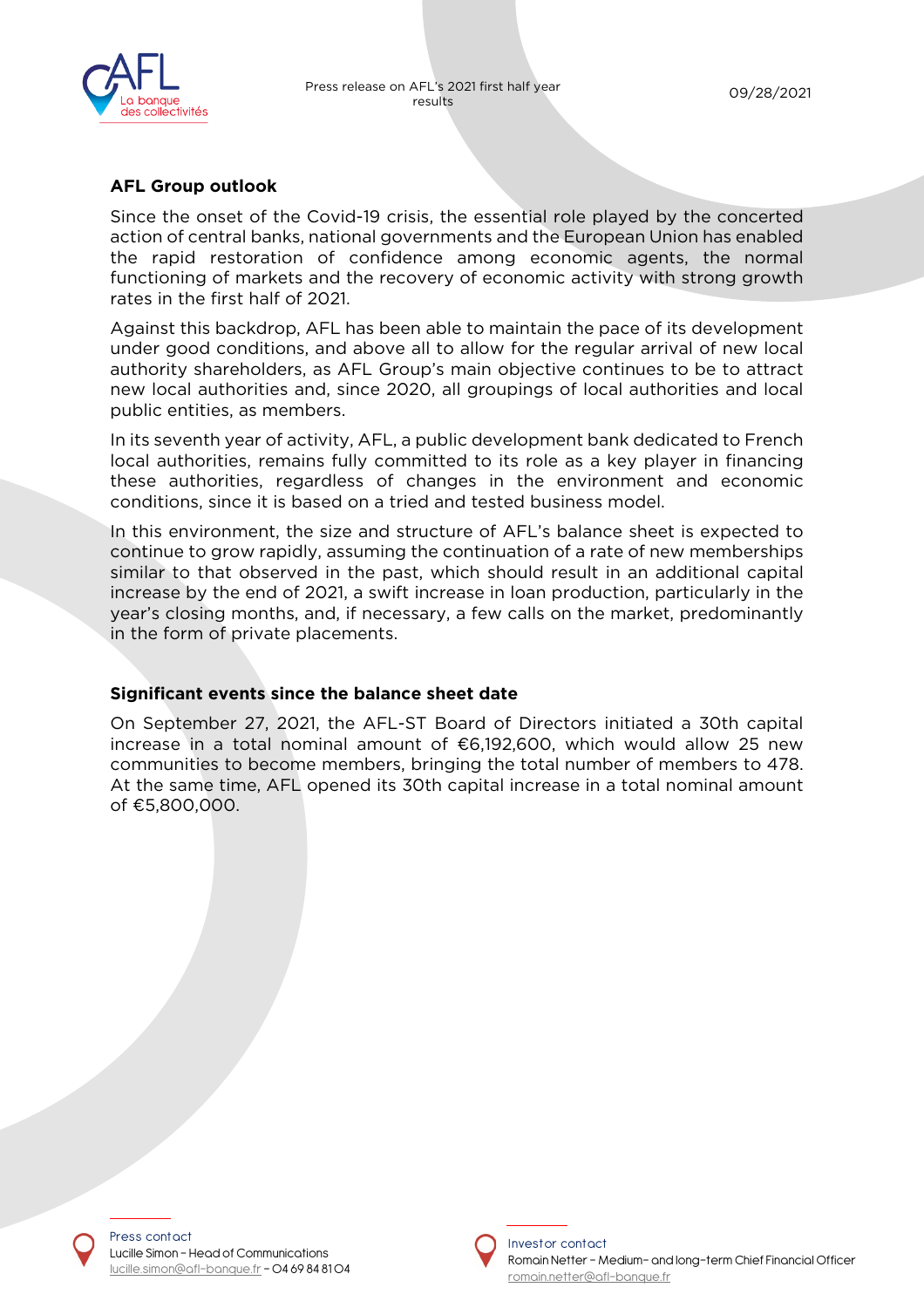

## **AFL Group consolidated income under IFRS**

The first half of 2021 marked a further increase in net banking income, in line with AFL Group's development path in accordance with the objectives of the 2017-2021 strategic plan. The net banking income generated by the activity amounted to €8,423 thousand. It corresponds to an interest margin of €6,378 thousand, capital gains on the sale of portfolio securities at fair value through equity of €608 thousand, capital gains on the sale of loans of €1,381 thousand net of the balance on the termination of hedging swaps and commissions, and a positive hedge valuation adjustment of €44 thousand.

These results are up compared with those of the first half of 2020, which included NBI of €6,109 thousand reflecting a net interest margin of €6,299 thousand, capital gains on the sale of securities of €83 thousand, commission income of €8 thousand and a negative hedge valuation adjustment of €281 thousand.

The interest margin of €6,378 thousand in the six months to June 30, 2021 has undergone a significant change in its composition with the trend towards negative interest rates and in particular the fall in 3-month Euribor, against which most of AFL's exposure is swapped. As such, the yield on part of the loans became negative during the first half due to the continued decline of 3-month Euribor into negative territory, leading to a contraction in income related to the loan portfolio to €1,987 thousand adjusted for hedges, compared with €3,741 thousand in the first half of 2020. However, this contraction is only apparent, as outstanding loans continue to increase with a steady credit margin compared with the average cost of debt. This contraction should be seen in the light of the sharp increase in income from balance sheet debt swapped against 3-month Euribor, which amounted to €8,692 thousand in the six months to June 30, 2021, compared with  $€4,138$ thousand in the first half of 2020, after taking into account interest on hedges. Lower interest rates have accordingly resulted in a reversal of flows, transforming expenses into income and income into expenses.

Income related to the management of the liquidity reserve now constitutes interest expense in the amount of €4,301 thousand, compared with €1,581 thousand as of June 30, 2020. This deterioration is attributable to the increase in the amount of the liquidity reserve and, above all, the continued decline in 3-month Euribor, against which its remuneration is indexed, compared with the first half of 2020.

During the first half of 2021, active management of the liquidity reserve portfolio generated €2,027 thousand in income on sales of securities at fair value through equity, and €1,417 thousand in expenses on the termination of interest rate hedging instruments on the securities sold, i.e. a net gain on disposals of €600 thousand. There were also  $\epsilon$ 8 thousand in capital gains on the sale of securities at amortized cost.

The sale of loans during the period also generated capital gains of €2,146 thousand, less the cost of terminating hedging swaps (€597 thousand) and sales commissions (€168 thousand), i.e. a total net amount of €1,381 thousand.

The net result of hedge accounting was  $-\epsilon$ 1,979 thousand. It comprises two items: first, expenses related to the termination of interest rate hedges linked to the sale of securities and loans mentioned above in the amounts of -€1,426 thousand and -€597 thousand respectively, i.e. a total of -€2,023 thousand, and second, an

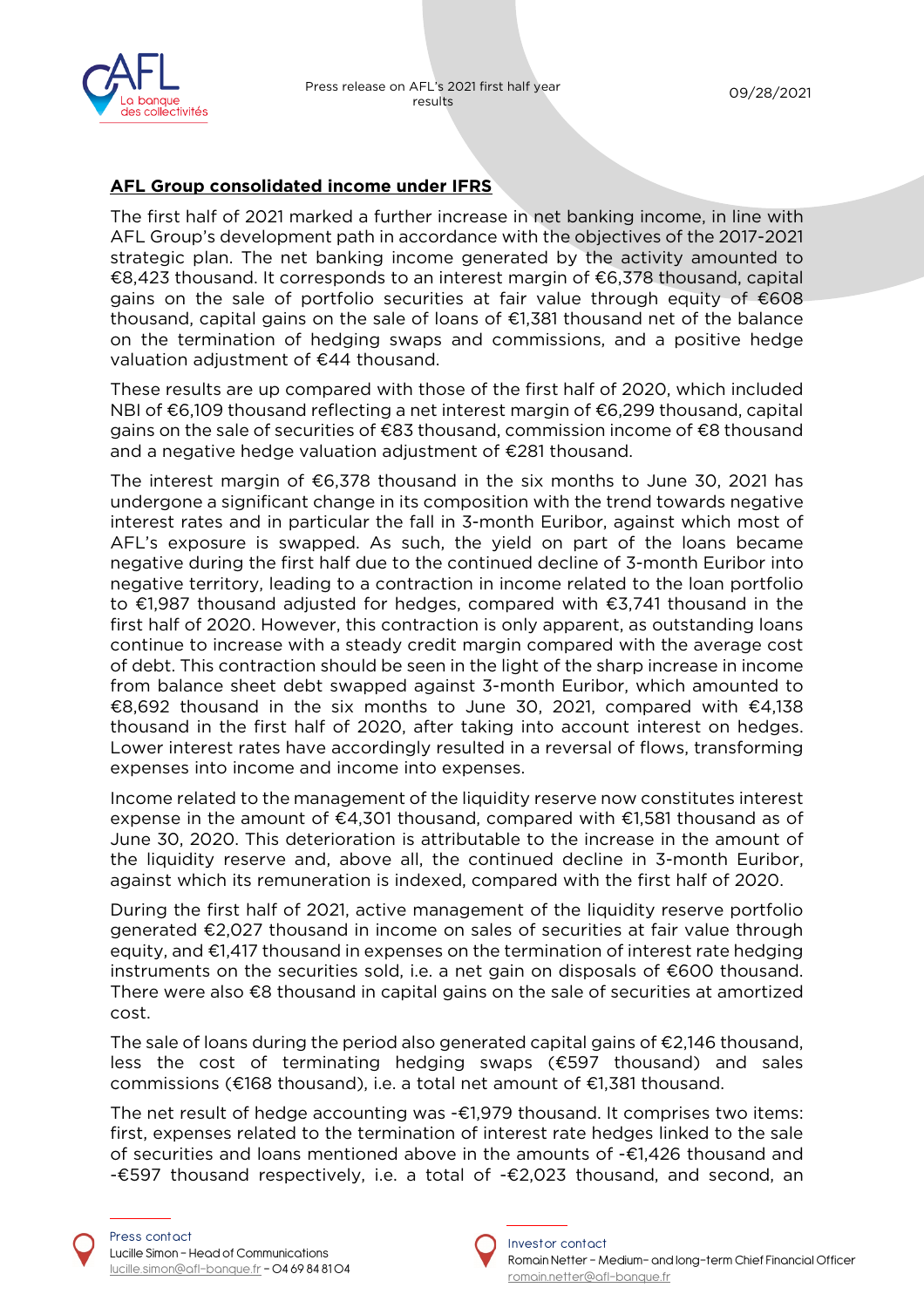

amount of €44 thousand representing, for the instruments still in the portfolio at the closing date, the sum of the fair value differences between the hedged items and their hedging instruments.

In the six months to June 30, 2021, general operating expenses represented €5,755 thousand, compared with €4,971 thousand in the first half of 2020. They include €2,873 thousand in personnel costs, compared with €2,607 thousand in the first half of the previous year. General operating expenses also include administrative expenses, which amounted to €2,882 thousand, compared with €2,364 thousand in the first half of 2020. This increase is partly the result of a three-year catch-up of fixed wages in relation to inflation, the provisioning of the first payment of the incentive scheme, an increase in IT expenses and the increase in taxes from €575 thousand for the first half of 2020 to €652 thousand for the first half of 2021, mainly due to the increase in contributions to regulatory authorities.

Depreciation expense amounted to €413 thousand in the six months to June 30, 2021, compared with €838 thousand in the first half of 2020, a reduction of €425 thousand. Bear in mind that AFL finished depreciating all of the investment required for its creation, particularly information systems, in 2020. In addition to the depreciation of investment expenditure incurred annually by AFL Group on its information systems, depreciation expense also includes that related to the purchase of AFL's headquarters and work carried out for their renovation.

The cost of risk relating to ex-ante impairment for expected credit losses (ECL) on financial assets under IFRS 9 represented an expense of €273 thousand in the first half of 2021, compared with an expense of €455 thousand in the first half of 2020. This improvement is attributable chiefly to the change in the assumptions used to construct macroeconomic scenarios by asset class in order to take into account the context of the end of the crisis. The stock of depreciation amounted to  $\epsilon$ 1,055 thousand as of June 30, 2021.

After allocation of the cost of risk resulting from the application of IFRS 9, operating income for the six months to June 30, 2021 was €1,982 thousand, up sharply on the €155 thousand loss for the six months to June 30, 2020. Lastly, after taking into account deferred taxes on temporary differences, the net profit was €1,769 thousand, compared with a loss of €24 thousand for the first half of 2020.



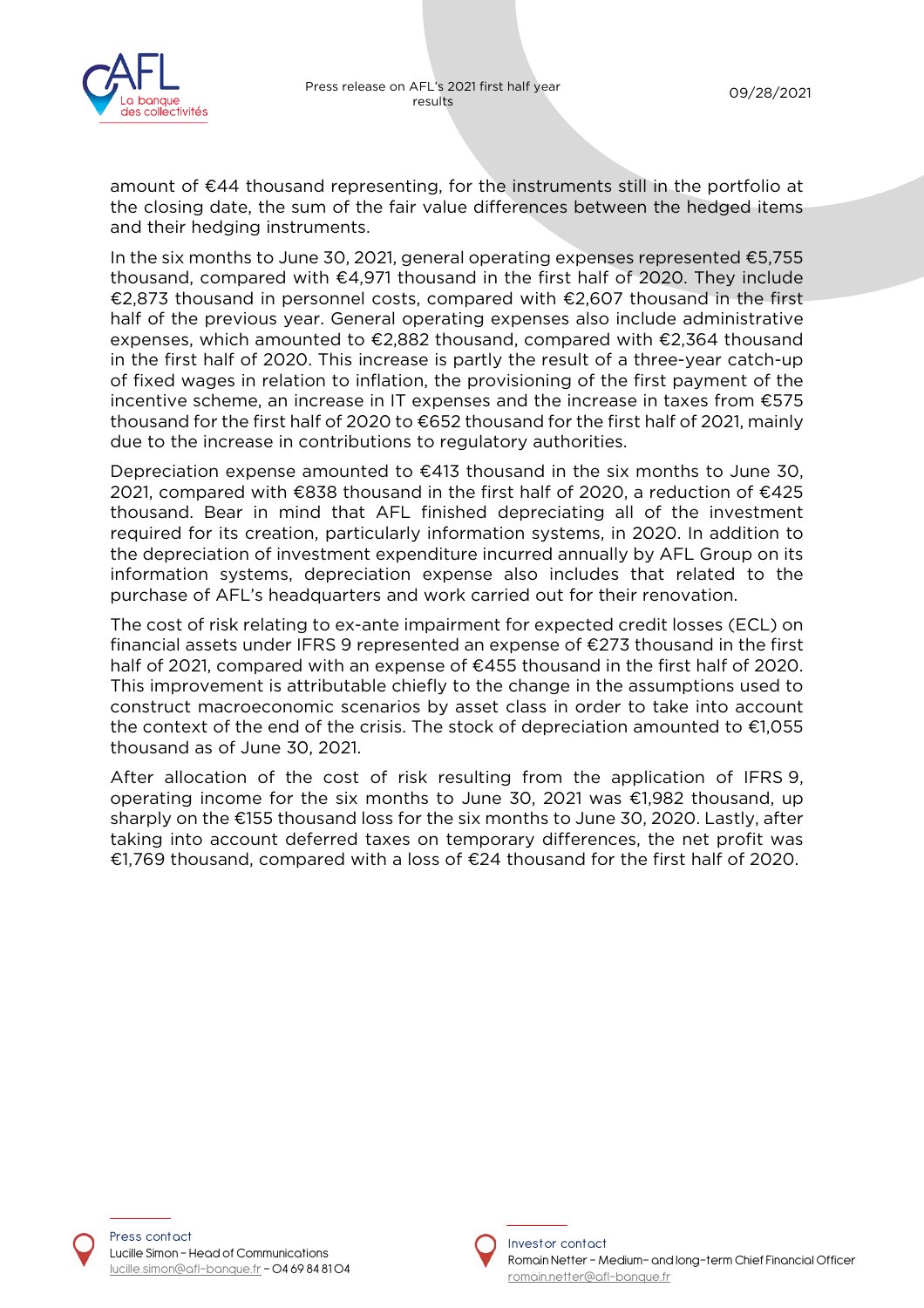

## **Income statement as at June 30, 2021 (in € million, consolidated IFRS)**

| (€ '000s)                                                                                     | 30/06/2021 | 30/06/2020 | 31/12/2020 |
|-----------------------------------------------------------------------------------------------|------------|------------|------------|
| Interest and similar income                                                                   | 16 39 6    | 43813      | 89 931     |
| Interest and similar expenses                                                                 | (10019)    | (37514)    | (78101)    |
| <b>IFee &amp; Commission Income</b>                                                           | 87         | 75         | 186        |
| Fee & Commission Expense                                                                      | (244)      | (67)       | (264)      |
| Net gains (losses) on financial instruments at fair value through profit or loss              | (1978)     | (623)      | (6 804)    |
| Net gains or losses on financial instruments at fair value through other comprehensive income | 2027       | 425        | 5 5 9 6    |
| Net gains and losses on derecognition of financial assets at amortised cost                   | 2 1 5 4    |            | 3 2 4 4    |
| Income on other activities                                                                    |            |            |            |
| Expenses on other activities                                                                  |            |            |            |
| <b>INET BANKING INCOME</b>                                                                    | 8 4 2 3    | 6 109      | 13789      |
| Operating expenses                                                                            | (5755)     | (4971)     | (9 809)    |
| Net depreciation, amortisation and impairments of tangible and intangible assets              | (413)      | (838)      | (1464)     |
| <b>IGROSS OPERATING INCOME</b>                                                                | 2 2 5 5    | 300        | 2515       |
| Cost of risk                                                                                  | (273)      | (455)      | (355)      |
| <b>IOPERATING INCOME</b>                                                                      | 1982       | (155)      | 2 1 6 0    |
| Net gains and losses on other assets                                                          |            | (21)       | (21)       |
| <b>IINCOME BEFORE TAX</b>                                                                     | 1982       | (176)      | 2 140      |
| Income tax                                                                                    | (213)      | 152        | 156        |
| <b>INET INCOME</b>                                                                            | 1769       | (24)       | 2 2 9 6    |
| Non-controlling interests                                                                     |            |            |            |
| <b>NET INCOME GROUP SHARE</b>                                                                 | 1769       | (24)       | 2 2 9 6    |
| Basic earnings per share (in EUR)                                                             | 0,89       | (0,02)     | 1,30       |
| Diluted earnings per share (in EUR)                                                           | 0,89       | (0,02)     | 1,30       |



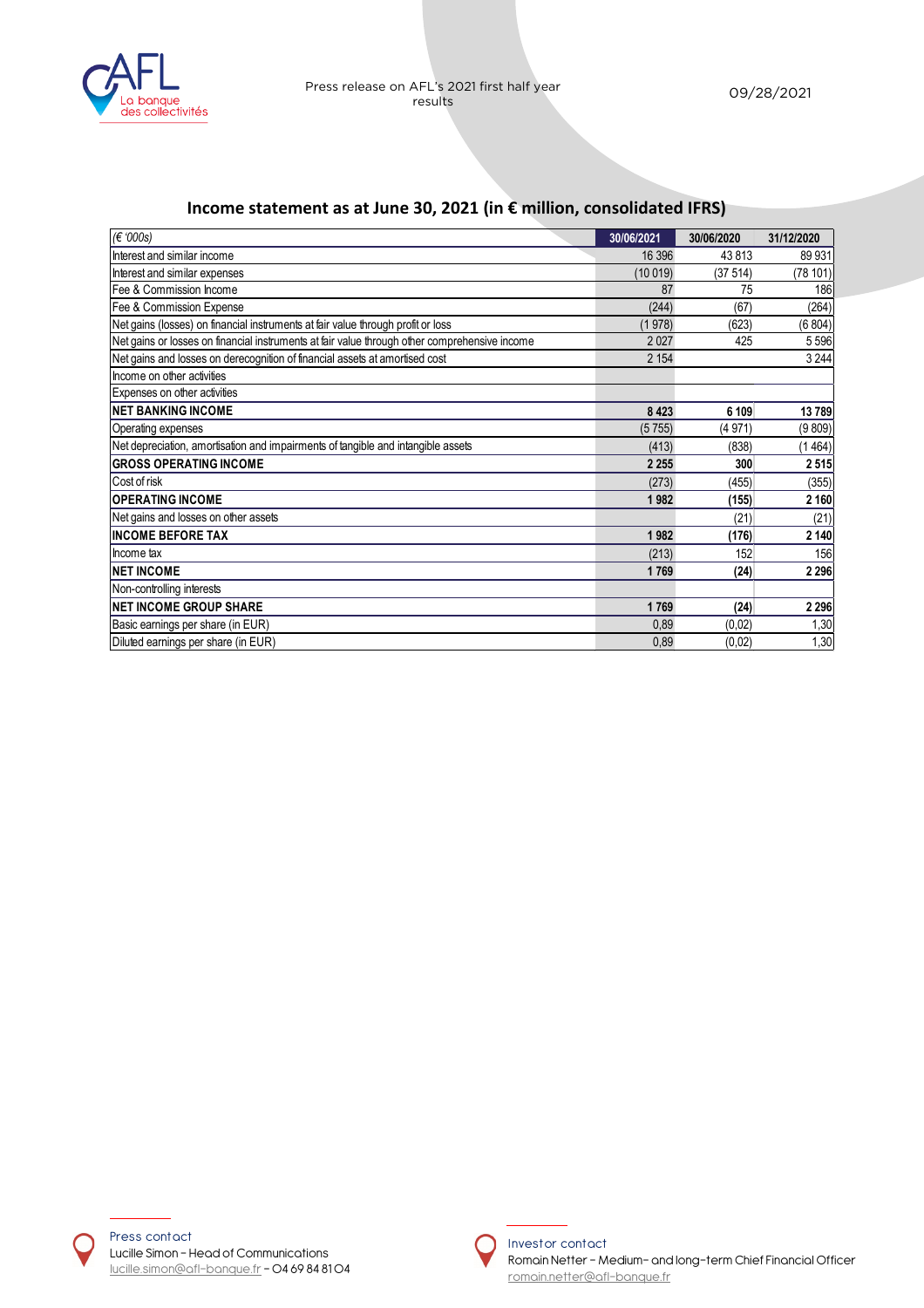

# Balance sheet as at June 30, 2021 (in € million, consolidated IFRS)

## Assets as at June 30, 2021

| $\mathcal{E}(6.000s)$                                                                  | 30/06/2021    | 31/12/2020 | 31/12/2019    |
|----------------------------------------------------------------------------------------|---------------|------------|---------------|
| Cash, central banks                                                                    | 1 134 267     | 601 746    | 165 604       |
| Financial assets at fair value through profit or loss                                  | 15828         | 20 000     | 15 962        |
| Hedging derivative instruments                                                         | 166 550       | 211 916    | 130 957       |
| Financial assets at fair value through other comprehensive income                      | 788 406       | 614 697    | 535 900       |
| <b>I</b> Securities at amortized cost                                                  | 193 351       | 171 174    | 139 718       |
| Loans and receivables due from credit institutions and similar items at amortized cost | 223 639       | 249 002    | 190 830       |
| Loans and receivables due from customers at amortized cost                             | 3 9 3 2 5 2 5 | 3 831 563  | 3 160 500     |
| Reevaluation adjustment on interest rate risk-hedged portfolios                        | 12 701        | 26 697     | 14 284        |
| Current tax assets                                                                     | 16            | 34         | 42            |
| Deferred tax assets                                                                    | 5 2 8 3       | 5422       | 5 6 5 4       |
| Accruals and other assets                                                              | 841           | 515        | 380           |
| Intangible assets                                                                      | 2695          | 2 3 0 5    | 2097          |
| Property, plant and equipment                                                          | 2752          | 2658       | 2633          |
| Goodwill                                                                               |               |            |               |
| <b>TOTAL ASSETS</b>                                                                    | 6 478 855     | 5737728    | 4 3 6 4 5 6 1 |

## Liabilities as at June 30, 2021

| (€ '000s)                                                  | 30/06/2021    | 31/12/2020 | 31/12/2019    |
|------------------------------------------------------------|---------------|------------|---------------|
| Central banks                                              | 202           | 142        | 26            |
| Financial liabilities at fair value through profit or loss | 15792         | 20 182     | 15 4 76       |
| Hedging derivative instruments                             | 221 325       | 251 365    | 173 597       |
| Due to credit institutions                                 | 6 0 5 2 3 1 0 | 5 295 982  | 4 0 3 6 9 7 4 |
| Due to banks                                               | 1416          | 8 2 7 1    | 4 2 3 6       |
| Debt securities                                            |               |            |               |
| Revaluation adjustment on interest rate hedged portfolios  | $\mathbf{0}$  |            |               |
| <b>I</b> Current tax liabilities                           | $\Omega$      |            |               |
| Deferred tax liabilities                                   | 264           | 248        | 18            |
| Accruals and other liabilities                             | 4 4 2 2       | 3 3 2 5    | 2 4 6 5       |
| Provisions                                                 | 243           | 245        | 278           |
| <b>Equity</b>                                              | 182882        | 157 968    | 131 490       |
| Equity, Group share                                        | 182882        | 157 968    | 131 490       |
| Share capital and reserves                                 | 199 685       | 176 664    | 154 460       |
| Consolidated reserves                                      | (19 108)      | (21404)    | (20 218)      |
| Reevaluation reserve                                       |               |            |               |
| Gains and losses recognised directly in equity             | 535           | 412        | 566)<br>11    |
| Profit (loss) for the period                               | 1769          | 2 2 9 6    | (1186)        |
| Non-controlling interests                                  |               |            |               |
| <b>TOTAL LIABILITIES</b>                                   | 6478855       | 5737728    | 4 3 6 4 5 6 1 |